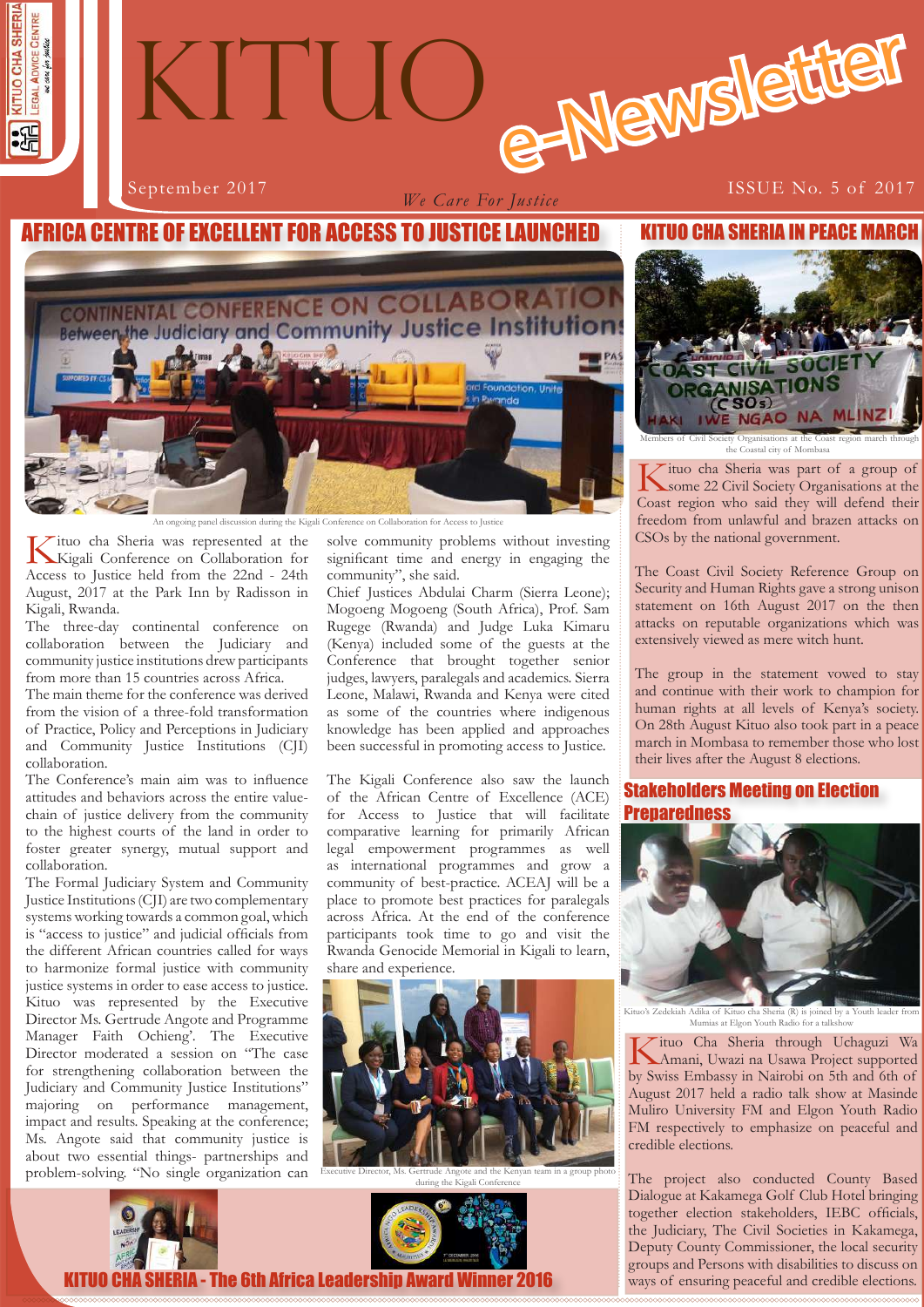

## UO CONDUCTS LEGAL AID CLINIC & CIVIC EDUCATION AWARENESS IN KAMUKUNJI - NAIROBI



Volunteer Advocate Alice Jaoko (seated right) engages a client during the legal aid clinic in Kamukunji, Nairobi

 $\nabla$ ituo Cha Sheria in partnership<br>with the Kamukunii Kamukunii Community Justice Centre on 2nd-4th August 2017 conducted FREE legal aid clinics and community outreach forums in Eastleigh North, Kiambiu North and Pumwani in Kamukinji, Nairobi.

The first activity was held at St. Teresa Catholic Church in Eastleigh North Location/Ward, Kamukunji Constituency. The second legal awareness clinic was held in Kiambiu Location in the first week of August, 2017. This activity was organized and facilitated by the Kamukunji Community Justice Centre in partnership with Eastleigh Residents Association and Eastleigh Youth Empowerment Network. The event was attended by volunteer advocates from Kituo Cha Sheria and the Ombudsman's

Office in Nairobi. The following were the nature of cases which were received and recorded - civil registration ( lack of I.Ds, birth certificates etc ; arbitrary arrests; police harassment, illegal detention ;bribery ;teenage pregnancy and early marriages ;high number of school dropouts; defilement; rape; sexual and gender based violence; land; housing; assault ; divorce and labour related issues.



in Kiambiu, Kamukunji Constituency





Clients seated as they await legal aid at Kituo Gardens, Head office during the Birthday celebration legal aid clinic

In 9th July, 2017 Kituo celebrated her 44th Anniversary. The celebrations with Kituo's friends, partners and the community we serve throughout the week were through open days and free Legal aid clinics. Kituo acknowledges the vision of our founders and the dedication of countless human rights champions who have passed through Kituo over the years. Kituo's vision of a society of justice and equity for all lives on!

#### Key Upcoming Activities Sept - Oct 2017

- 1. Legal Aid Clinic in Marereni-FMP, Mombasa office- 28th September<br>2. Border monitoring in Taita-Taveta. Kilifi. Kwale and Mombasa co
- 2. Border monitoring in Taita-Taveta, Kilifi, Kwale and Mombasa counties-October 2017
- 3. Mid-term evaluation of Dutch Embassy activities in Coast- 28th September Launch of the Coast Elections Observation Report - 26th September
- 4. Training of Mombasa County Assembly October
- 5. Law Society of Kenya Legal Awareness Week- 25th September to 29th September 2017
- 6. Monthly visit to Shimo la Tewa Men's and Women's Prison September and October
- 7. Video screenings in Kakamega and Kisumu counties
- 8. Radio talk shows in KBC, Elgon Youth Radio and Nam Lolwe FMs
- 9. Neighbourhood Conversations in Kakamega and Kisumu counties
- 10. International Mental Health Day-Nakuru Women's Prison-October 2017
- 11. Meru Main Prison Justice Day-September 2017
- 12. Vihiga Community Justice Centre Paralegals Training-October 2017
- 13. Forced Migration border monitoring in Kajiado, Kisii and Migori Counties
- 14. HiiL Innovating Justice Challenge 2017 Boostcamp-22nd September 2017

#### IO as an Observer in the General Election



Kituo observers and IEBC officials getting ready to count ballots cast during the August 8 elections Elections make a fundamental contribution to democratic governance by enabling the participation of voters to select leaders to represent them within the government and ensure the responsiveness of democratic governments to the will of the people. Elections also reinforce the stability and legitimacy of the political community thus facilitating social and political

integration. Participation in an election serves to underpin the

rights of citizens to have their voices heard.

However, this is not always attained as restrictions may be initiated to limit fundamental rights that deny citizens a free, fair, credible and peaceful election. Election monitors and observers play an important role in enhancing the transparency and credibility of elections and democratic governance.

The Kituo cha Sheria Elections Observer Group witnessed as millions of Kenyan voters lined up across the country to exercise their democratic right to elect leaders of their choice. Most significant to Kituo's access to justice work was the fact that for the first time in Kenya's history inmates had the chance to exercise their prisoners' right to vote in the presidential election.

Kituo has continued to closely monitor the post-election process and the unfolding events.



**2**